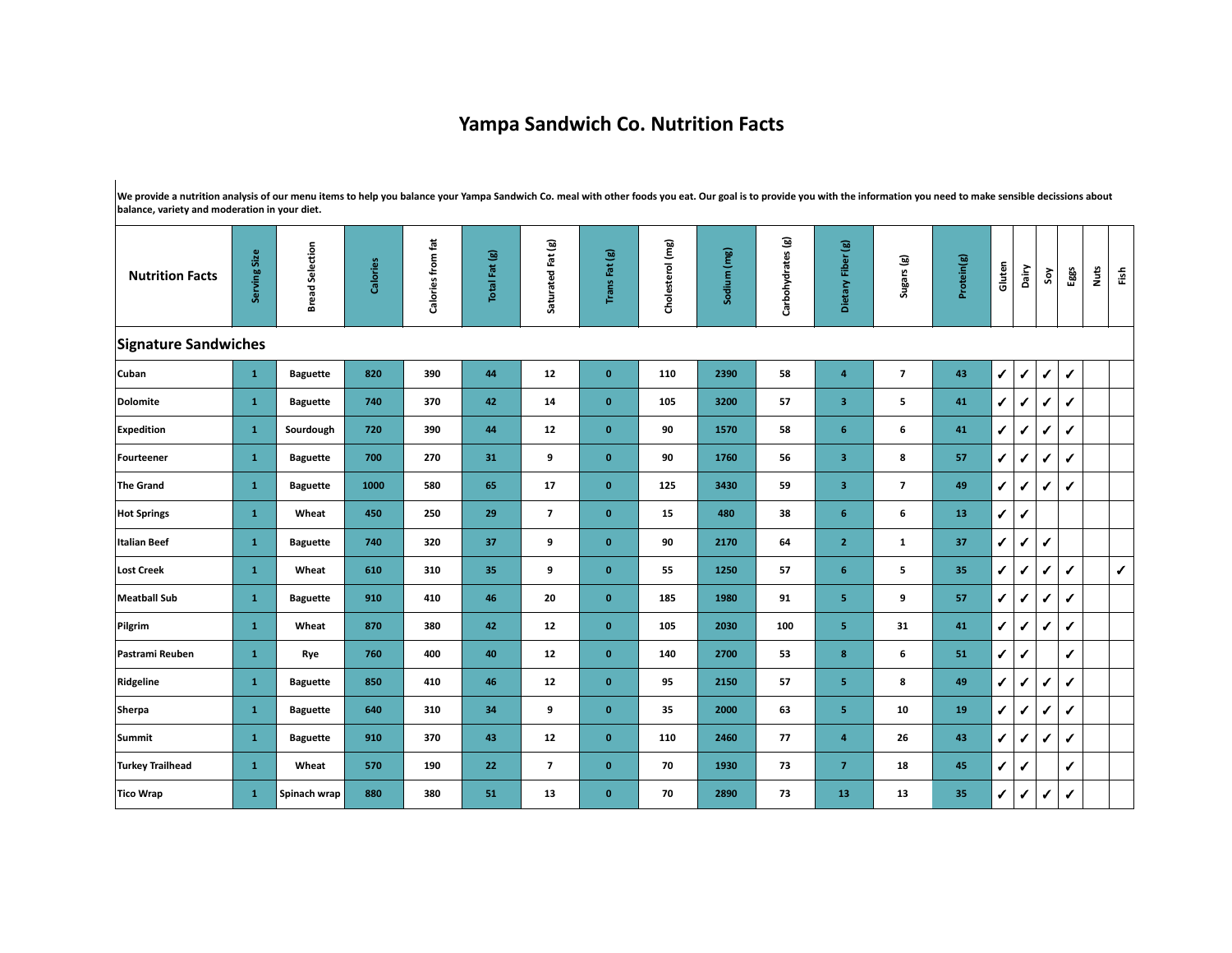| Goddess Wrap |  | Spinach wrap | 870 | 400 | 48. |  |  | 20 | 1960 |  |  |  | 28 |  |  |  |  |  |  |
|--------------|--|--------------|-----|-----|-----|--|--|----|------|--|--|--|----|--|--|--|--|--|--|
|--------------|--|--------------|-----|-----|-----|--|--|----|------|--|--|--|----|--|--|--|--|--|--|

| Salads             | *Nutrition information includes 2oz. of dressing |     |     |     |    |    |          |     |      |     |    |    |    |  |  |  |  |
|--------------------|--------------------------------------------------|-----|-----|-----|----|----|----------|-----|------|-----|----|----|----|--|--|--|--|
| Caesar             |                                                  | N/A | 760 | 540 | 61 | 18 | $\bf{0}$ | 155 | 1260 | 18  |    |    | 39 |  |  |  |  |
| <b>Cobb</b>        |                                                  | N/A | 680 | 420 | 47 | 15 | $\bf{0}$ | 335 | 1410 | 12  | ь  | 4  | 64 |  |  |  |  |
| Greek              |                                                  | N/A | 490 | 400 | 46 | 9  | 0        | 20  | 1390 | 12  |    |    |    |  |  |  |  |
| Golden Beet Crunch |                                                  | N/A | 850 | 230 | 26 | 8  | 0        | 40  | 4610 | 129 | 16 | 52 | 48 |  |  |  |  |

| <b>Breakfast</b>           |              |                |     |     |    |    |              |     |      |    |                |    |                 |              |                 |              |              |  |
|----------------------------|--------------|----------------|-----|-----|----|----|--------------|-----|------|----|----------------|----|-----------------|--------------|-----------------|--------------|--------------|--|
| <b>EBLT</b>                | $\mathbf{1}$ | <b>Brioche</b> | 570 | 33o | 37 | 8  | $\mathbf{0}$ | 225 | 1180 | 40 | $2^{\circ}$    | 8  | 23              | ✔            |                 |              | ✔            |  |
| Ranchero                   | $\mathbf{1}$ | <b>Brioche</b> | 640 | 330 | 38 | 14 | $\mathbf{0}$ | 440 | 1210 | 46 | 7              | 8  | 35 <sub>h</sub> | $\checkmark$ | ✔               |              | $\checkmark$ |  |
| <b>Egg Ham Cheddar</b>     | $\mathbf{1}$ | <b>Brioche</b> | 430 | 170 | 19 | 10 | $\mathbf{0}$ | 245 | 940  | 40 | $\overline{2}$ | 9  | 29              | $\checkmark$ |                 |              | ✔            |  |
| <b>Egg Bacon Cheddar</b>   | $\mathbf{1}$ | <b>Brioche</b> | 480 | 210 | 24 | 11 | $\mathbf{0}$ | 240 | 1200 | 39 | $\overline{2}$ | 8  | 30              | $\checkmark$ | $\cdot$ $\cdot$ |              | ✔            |  |
| <b>Egg Sausage Cheddar</b> | $\mathbf{1}$ | <b>Brioche</b> | 500 | 220 | 25 | 11 | $\mathbf{0}$ | 275 | 1040 | 42 | $2^{\circ}$    | 10 | 31              | $\checkmark$ |                 |              | $\checkmark$ |  |
| Veggie                     | $\mathbf{1}$ | <b>Brioche</b> | 480 | 220 | 25 | 10 | $\mathbf{0}$ | 230 | 670  | 43 | 6 <sup>1</sup> | 8  | 24              | $\checkmark$ | $\mathcal{S}$   |              | ✔            |  |
| <b>Baja Burrito</b>        | $\mathbf{1}$ | Wheat          | 620 | 320 | 36 | 13 | $\mathbf{0}$ | 95  | 1660 | 66 | 12             | 6  | 25              | $\checkmark$ | ✔               | $\checkmark$ | $\checkmark$ |  |

| <b>Kids Menu</b>      | *Nutrition information does not include potato chips |                |     |     |                 |    |              |    |      |     |                |                |    |              |                            |            |   |                            |  |
|-----------------------|------------------------------------------------------|----------------|-----|-----|-----------------|----|--------------|----|------|-----|----------------|----------------|----|--------------|----------------------------|------------|---|----------------------------|--|
| Cup of Meatballs      | $\mathbf{1}$                                         | N/A            | 210 | 140 | 16              |    | $\mathbf{0}$ | 60 | 580  | 153 | 13             | $\overline{2}$ | 11 | $\checkmark$ |                            |            | √ |                            |  |
| <b>PBJ</b>            | $\mathbf{1}$                                         | Sourdough      | 820 | 350 | 30 <sup>°</sup> | 5  | $\mathbf{0}$ | 0  | 710  | 92  | 7              | 38             | 26 | $\checkmark$ |                            | $\epsilon$ |   | $\boldsymbol{\mathcal{J}}$ |  |
| <b>Grilled Cheese</b> | $\mathbf{1}$                                         | Sourdough      | 460 | 200 | 23              | 15 | $\mathbf{0}$ | 75 | 730  | 21  | 9              | $1$            | 22 | $\checkmark$ |                            |            |   |                            |  |
| Ham & Cheese          | $\mathbf{1}$                                         | <b>Brioche</b> | 390 | 140 | 16              | 9  | $\mathbf{0}$ | 75 | 1020 | 40  | $\overline{2}$ | 9              | 28 | $\checkmark$ |                            |            |   |                            |  |
| Turkey & Cheese       | $\mathbf{1}$                                         | <b>Brioche</b> | 380 | 130 | 14              | 8  | $\mathbf{0}$ | 80 | 990  | 39  | $\overline{2}$ |                | 29 | $\checkmark$ |                            |            |   |                            |  |
|                       |                                                      |                |     |     |                 |    |              |    |      |     |                |                |    |              |                            |            |   |                            |  |
| Desserts              |                                                      |                |     |     |                 |    |              |    |      |     |                |                |    |              |                            |            |   |                            |  |
| <b>Chocolate Chip</b> | $\mathbf{1}$                                         | N/A            | 360 | 130 | 15              | 9  | $\mathbf{0}$ | 20 | 125  | 53  | 4              | 30             | 6  | $\checkmark$ | $\boldsymbol{\mathcal{J}}$ |            | ✓ |                            |  |